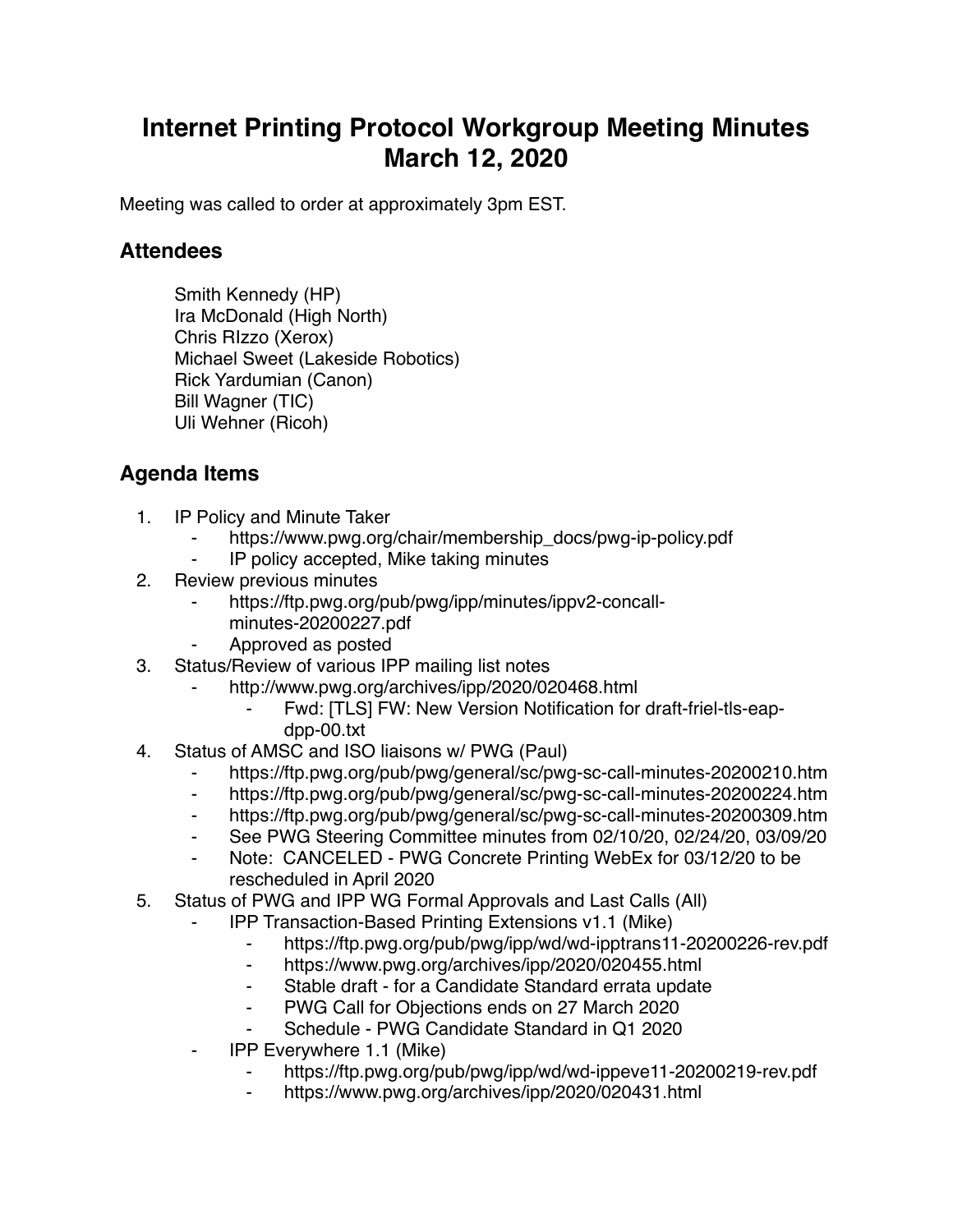- ⁃ Stable draft for a Candidate Standard errata update
- ⁃ IPP WG review on 13 February 2020
- ⁃ IPP WG Last Call ends on 12 March 2020
- Schedule PWG Call for Objections Q1 2020
- ⁃ IPP Everywhere Self-Certification Manual v1.1 (Mike)
	- ⁃ https://ftp.pwg.org/pub/pwg/ipp/wd/wd-ippeveselfcert11-20200219 rev.pdf
	- https://www.pwg.org/archives/ipp/2020/020430.html
	- ⁃ Stable draft for a Candidate Standard errata update
	- ⁃ IPP WG review on 13 February 2020
	- ⁃ IPP WG Last Call ends on 12 March 2020
	- ⁃ IPP Everywhere Logo Usage Guidelines discussion (from PWG SC)
	- Schedule Start IPP WG Last Call?
- ⁃ IPP Everywhere v1.1 Printer Self-Certification Tools (Mike)
	- https://www.pwg.org/archives/ipp/2020/020430.html
	- ⁃ IPP WG Last Call ends 12 March 2020
	- Schedule Approval w/ IPP Everywhere v1.1 in Q1/Q2 2020
- 6. Review of IPP Driverless Printing Extensions v2.0 (Smith)
	- https://ftp.pwg.org/pub/pwg/ipp/wd/wd-ippnodriver20-20200204-rev.pdf
	- ⁃ Interim draft Candidate Standard update for PWG 5100.13-2013 (JPS3)
	- ⁃ Resuming at section 6.6.26
	- Section 6.6.26.1:
		- Note that the order of the keywords is not significant
		- ⁃ Noted issue with current 1.1 beta tools printer-input-tray, printeroutput-tray, and printer-supply regular expressions are failing on some printers that pass with the 1.0 tests. Mike is aware of the issue and working on it...
	- **Section 6.6.27:** 
		- Line 1856: "job creation operation" should be "Job Creation Request" (capitalized term)
	- ⁃ Sections 6.6.28/29
		- Not moving to EPX because it is required for IPP Everywhere
		- ⁃ Both should be REQUIRED, as in JPS3 (1.0) and for IPP Everywhere
	- ⁃ Section 6.6.30.1:
		- Note that the order of the keywords is not significant
	- ⁃ Sections 6.6.31/6.6.32:
		- Revert to RECOMMENDED
		- ⁃ "The value SHOULD" should put the conformance requirements on the Printer, not the value (see comments from last concall)
			- ⁃ Fix "The URI MUST" as well
	- **Section 6.6.33:** 
		- ⁃ REQUIRED (since requesting-user-uri is REQUIRED)
		- ⁃ "Printers MUST report a value of 'true'."
	- Section 6.7:
		- Table 19: CONDITIONALLY REQUIRED for printer-supply-xxx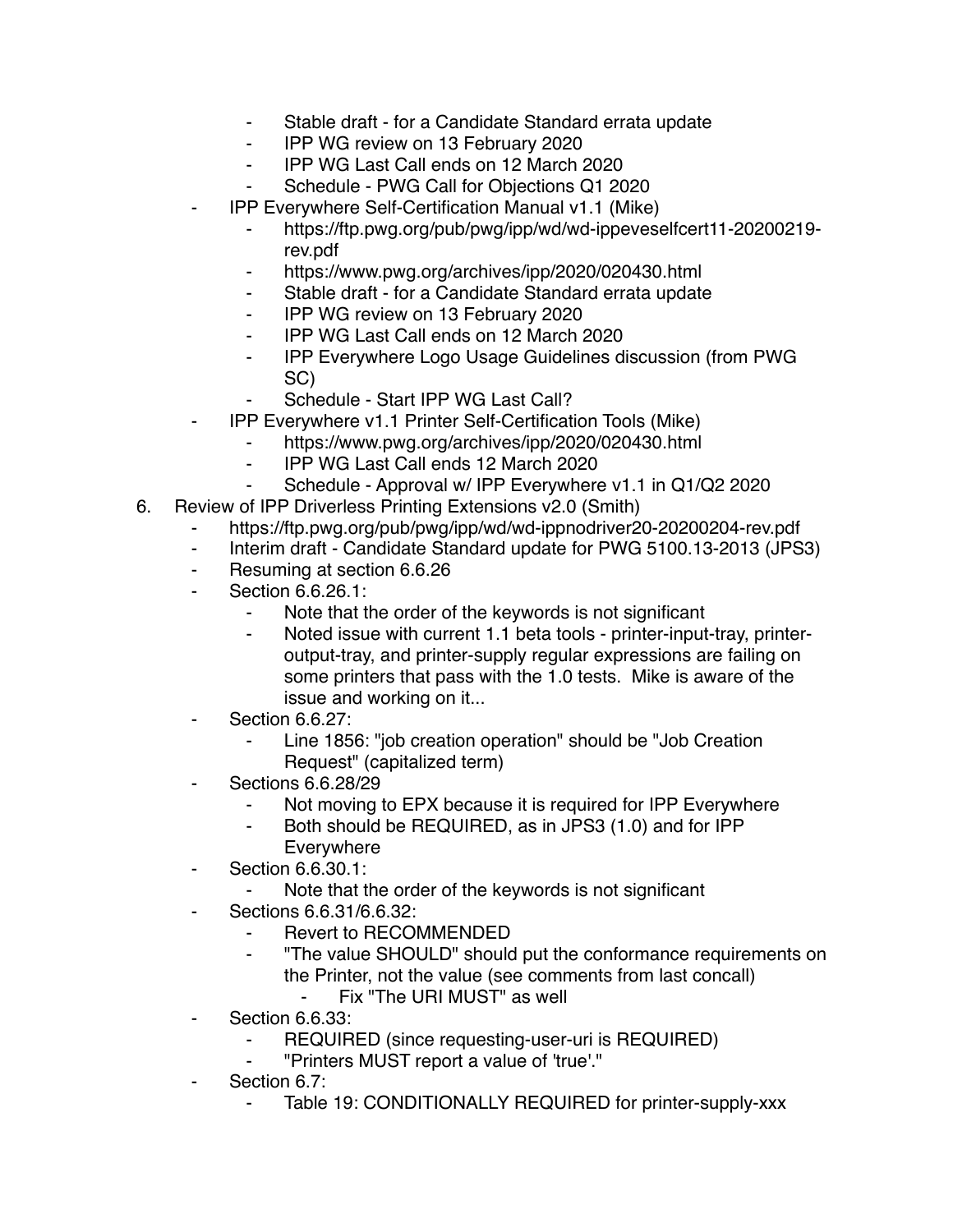- ⁃ Sections 6.7.3/6.7.4:
	- Make REQUIRED (required for IPP Everywhere)
	- ⁃ STD92 reference for printer-current-time and printer-up-time
	- ⁃ Fix IANA registry for printer-current-time (dateTime|unknown)
	- ⁃ "printer-config-change-date-time (dateTime|unknown)"
	- ⁃ Discuss potential "unknown" value for date-time (copied from printer-current-time)
- ⁃ Sections 6.7.5/6.7.6/6.7.7:
	- CONDITIONALLY REQUIRED
	- ⁃ "Printers that have consumable or fillable supplies MUST support this attribute."
	- ⁃ Drop "This attribute MUST be supported if the "printer-supply-xxx" attribute is supported" (now required) but keep the ith value stuff
- ⁃ Section 6.7.5.1:
	- Note that the order of the keywords is not significant
- **Section 6.7.5.3:** 
	- ⁃ Add violet to table 21
- ⁃ Section 6.7.7:
	- ⁃ Update conformance to be on the Printer, not the value
- ⁃ Section 6.7.8:
	- Add wording that the UUID has to be stable across power cycles, firmware updates, etc.
	- ⁃ "The Printer MUST report the same "printer-uuid" value on all network interfaces."
- Section 7.1:
	- ⁃ "Clients MAY supply and Printers MUST accept the "requestinguser-uri" operation attribute (section ???) whenever the "requesting-user-name" operation attribute [STD92] is accepted."
	- Reword most authenticated stuff maybe just say it works just like "requesting-user-name" in STD92.
- Section 7.2:
	- ⁃ Maybe drop first-index and limit support here?
	- Mike will investigate client usage
- Section 8.6:
	- ⁃ Mike: Not happy with additional enums
		- Apple won't implement, prefers a simple percentage over scattered enum values
	- ⁃ Smith: HP wants to be able to map to discrete print quality settings to particular features, not a linear progression so percentages wouldn't work
	- Mike: Sounds like a "print-enhancement", "print-mode", or "printquality-mode" (type2 keyword) attribute specifying a functional enhancement (not necessarily overall quality)
	- ⁃ Or maybe "print-quality-col" collection attribute?
		- Multi-dimensional
		- Spectrum of overall quality
		- Print modes/enhancements